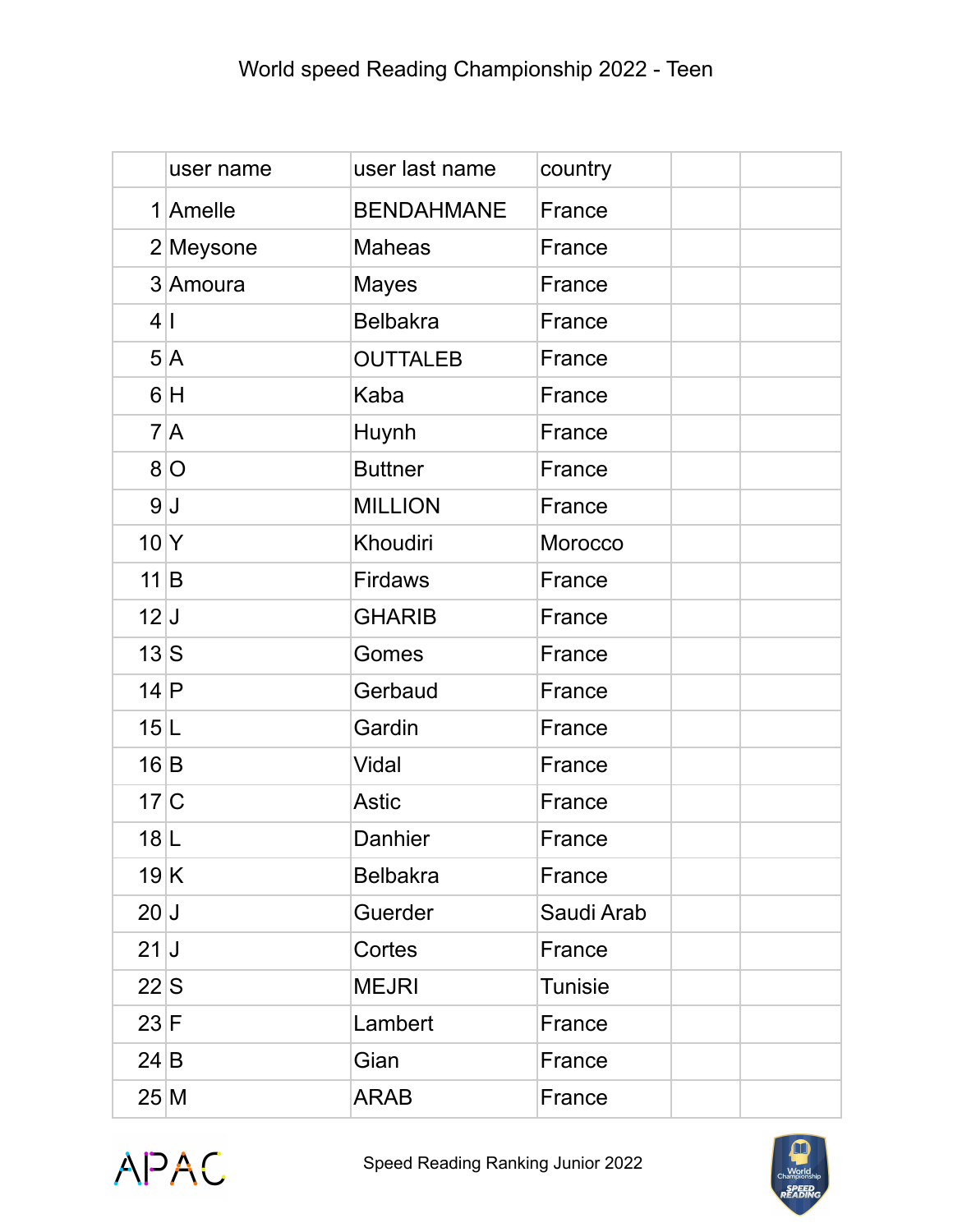| 26 S             | Amaghdir             | Morocco |  |
|------------------|----------------------|---------|--|
| 27S              | <b>Francois-Elie</b> | France  |  |
| $28$ A           | Doucouré             | France  |  |
| 29 E             | Yang                 | France  |  |
| 30 F             | El Amrani            | Morocco |  |
| 31K              | <b>Babdia</b>        | Morocco |  |
| $32 \, \text{A}$ | Tihy                 | France  |  |
| 33J              | Pękała               | Polska  |  |
| $34$ M           | Valentin             | France  |  |
| 35 Z             | <b>BOUCHAHDA</b>     | France  |  |
| 36 R             | <b>Berrached</b>     | Morocco |  |
| 37 M             | Digheche             | Algeria |  |
| $38$ A           | <b>Bouchara</b>      | Morocco |  |
| 39 M             | <b>BENDIB</b>        | France  |  |
| $40 \vert A$     | <b>Buqari</b>        | India   |  |
| $41$             | Messaoudi            | France  |  |
| 42 L             | Sivakumar            | France  |  |
| 43 L             | <b>Defoort</b>       | France  |  |
| 44 Y             | Arif                 | Morocco |  |
| 45 H             | Waterfall            | France  |  |
| $46 \, \text{A}$ | Haddaoui             | Morocco |  |
| 47N              | Sabry                | Morocco |  |
| 48 E             | Gregory              | France  |  |
| 49 L             | Kowalska             | Polska  |  |
| $50 \mid E$      | <b>Becerra</b>       | France  |  |
| $51 \, \text{A}$ | <b>Bouchâra</b>      | Morocco |  |
| 52 S             | Laalou               | Morocco |  |



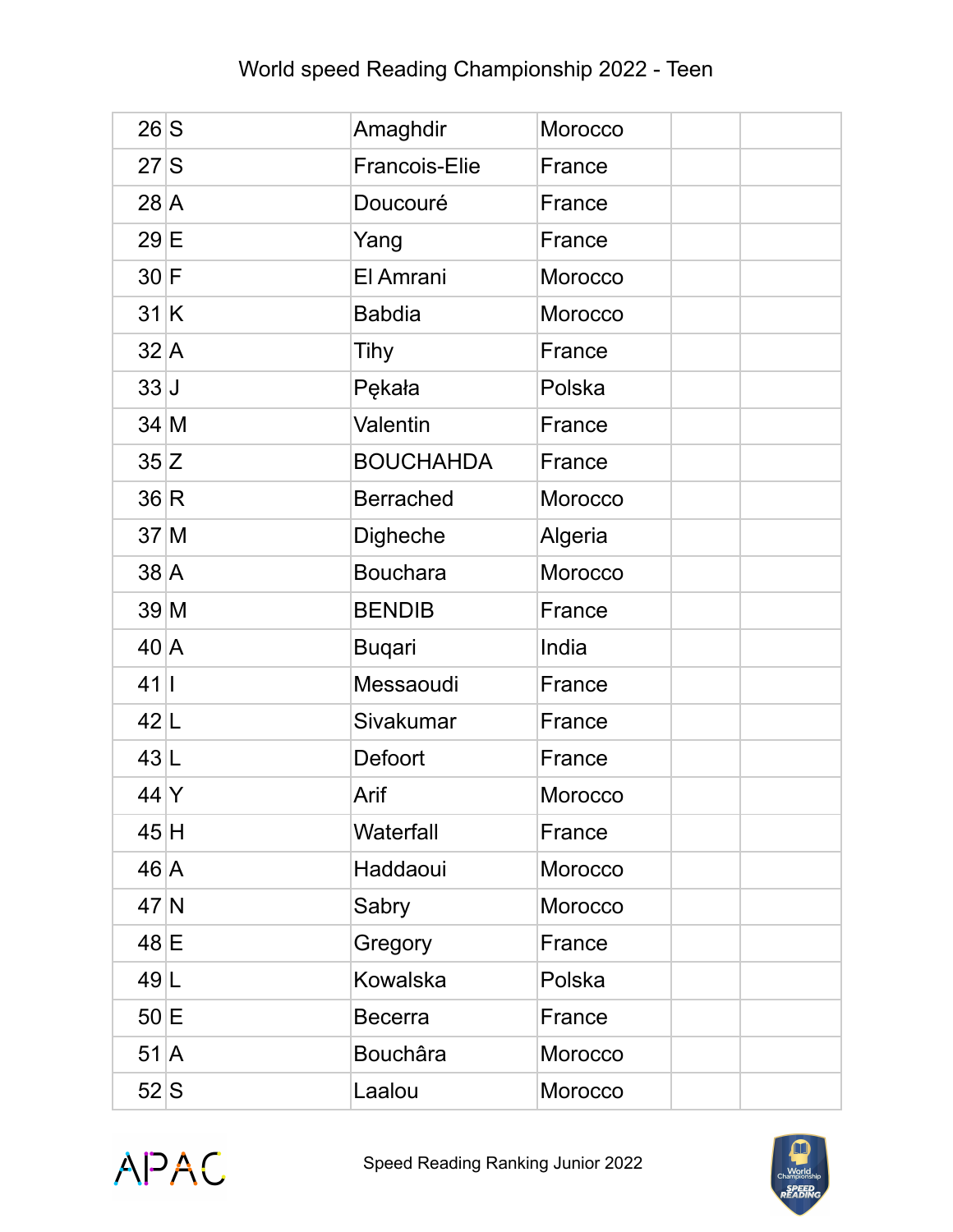| 53H              |           | <b>Boussaa</b>               | France |  |
|------------------|-----------|------------------------------|--------|--|
| 54 B             |           | Monneraie                    | France |  |
| $55$             |           | Laadim                       | France |  |
| 56 L             |           | <b>FANG</b>                  | France |  |
| $57 \mathsf{E}$  |           | Vigier                       | France |  |
| $58$ A           |           | Aymerick                     | France |  |
| 59 M             |           | Pouget                       | France |  |
| 60 L             |           | <b>Gimenes</b>               | France |  |
| $61$ M           |           | Sailhan                      | France |  |
| $62$             |           | Essadouni                    | France |  |
| 63C              |           | Kafuti-kumbi                 | France |  |
| $64 \, \text{A}$ |           | Girard                       | France |  |
| 65R              |           | Ould zmirli                  | France |  |
| 66 R             |           | <b>BELLETTRE</b>             | France |  |
| $67$ M           |           | <b>BOISSY</b>                | France |  |
| 68               |           | DE<br><b>LAMBERTERIE</b>     | France |  |
| 69 M             |           | <b>DUPUIS</b>                | France |  |
| 70 A             |           | <b>FERREIRA</b>              | France |  |
|                  | $71$  L-Y | <b>HABES</b>                 | France |  |
| $72 \mathsf{E}$  |           | <b>MAGNOUAT</b>              | France |  |
| 73 G             |           | <b>MEDIMAGH</b>              | France |  |
| 74 S             |           | <b>PARAGYIOS</b>             | France |  |
| 75 N             |           | <b>PARDOUX</b>               | France |  |
| 76 M             |           | PELLEGRIN--GO<br><b>EURY</b> | France |  |
| 77               |           | <b>RUBIN</b>                 | France |  |